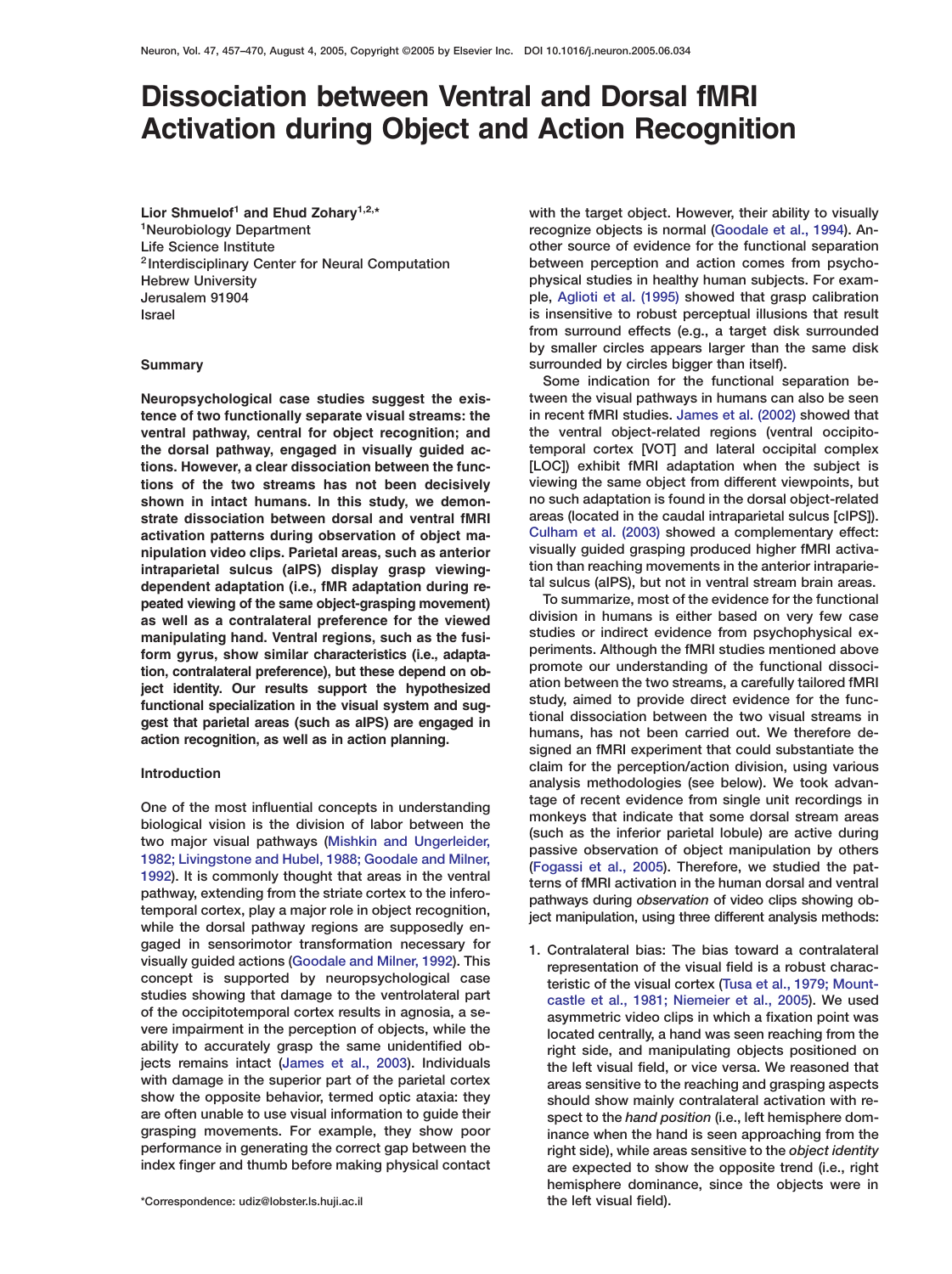- **than during an object-oriented task (i.e., covertly hand position. naming the object), while the converse is expected Another method for dissociating between ventral and**
- **3. fMRI adaptation [\(Grill-Spector and Malach, 2001\)](#page-12-0): jects performed. The two sets of previously mentioned to adaptation in the dorsal pathway (but not in the fingers interact with the object ("Count").**

**dissociation between ventral and dorsal stream fMRI object," performing the task "Name"; 5, spatially activation during observation of object manipulation. scrambled version of the object manipulation clips. These results support the concept of functional disso- Data were analyzed at two levels: group analysis and ciation in the visual system and also suggest that some ROI analysis. Using group analysis, we show the effects areas in the parietal cortex (such as the aIPS) may be of the asymmetry of the visual display [\(Figure 2\)](#page-2-0) and engaged in action recognition as well as in action task [\(Figure 4\)](#page-5-0) in whole-brain statistical parameter planning. maps. Subject by subject analysis (ROI analysis) was**

**functional magnetic resonance imaging in two block condition) in each one of the subjects. In each ROI, we design experiments. Each experiment contained five vi- compared the fMRI activation during the various condisual conditions, repeated four times in a counterbal- tions, looking for significant differences between them anced manner. The experimental conditions included [\(Figures 3 and 5\)](#page-3-0). video clips of ten object manipulations by a single hand. The objects were on one side of the screen, and Group Analysis the grasping hand was mainly seen on the other side [Figure 2](#page-2-0) depicts the effect of the laterality (right hand of the screen. The objects were stationary in all condi- versus left hand, or equivalently, left object versus right tions. A control condition, composed of a spatially object). Significant preference for the "Right hand/***Left* **scrambled version of one of the object manipulation** *object***" condition can be seen in** *right* **ventral occipital clips, was used for selection of voxels showing dif- areas, such as FuG, and in left dorsal occipital areas ferential activation during the observation of object ma- (cuneus), intraparietal sulcus, and pre-central gyrus. nipulation clips. The subjects were instructed to main- Significant preference for the "Left hand/***Right object***" tain fixation on a red point located in the center of the clips can be seen in** *left* **ventral occipital areas, and in**

**brain areas that are active during** *observation of action***s [2005](#page-13-0)), we suggest that the activation in the** *dorsal* **(pariand those involved in** *object recognition***. One method etal) areas is determined by the** *location of the active* **we used took advantage of the bias toward a contralat-** *hand***, whereas in the** *ventral* **(occipitotemporal) areas, eral visual field representation which characterizes the the activation is dependent on the** *location of the* **visual system [\(Tusa et al., 1979; Mountcastle et al.,](#page-13-0)** *viewed objects* **(note that both the manipulating hand [1981; Niemeier et al., 2005\)](#page-13-0). We generated video clips and the objects are seen in all conditions). The contraof object manipulation in which an object is present in lateral preference for the active hand in the dorsal the left visual field and the (right) hand, approaching areas, as opposed to the object preference in the venfrom the right visual field, is seen grasping the object. tral areas, can also be seen in the majority of the indivi-We term this condition "Right hand/Left object." In the dual subjects (see Figure S2 in the Supplemental Data other condition, the subjects were viewing the mirror available online).**

**2. Task-related activation: Varying the task that the image of those clips (i.e., "Left hand/Right object"). By subjects perform while the physical attributes of the contrasting the fMRI activation in these two conditions, visual stimuli remain constant across conditions may we reasoned that areas engaged in the processing of result in differences in fMRI activation. The func- objects will show a greater activation in the hemisphere tional separation hypothesis predicts that the dorsal contralateral to the object's location, whereas areas areas will show greater activation during an action- that are engaged in processing of the hand action (preoriented task (in our case, covertly answering how sent mainly in the opposite visual field) should display many fingers are involved in the grasping movement) greater activation in the hemisphere contralateral to the**

in the ventral pathway. *in the ventral pathway. in the ventral pathway. in the sub-***Repetitive presentation of the same visual stimuli re- clips were actually shown twice: once while the subsults in adaptation of the fMRI signal. We tested jects performed an object-oriented task, covertly namwhether repeated** *observation* **of the same grasping ing the objects ("Name"), and once during performance** *action* **(irrespective of the object identity) would lead of an action-oriented task, covertly counting how many**

**ventral areas), while repeated observation of the The overall experimental design is shown in [Figure](#page-2-0) same** *object* **(irrespective of the grasping character- [1](#page-2-0). Eleven subjects were scanned while observing five istics) would result in adaptation in the ventral different conditions: 1, "Left hand/Right object," perstream. forming the task "Count"; 2, "Right hand/Left object," performing the task "Count"; 3, "Right hand/Left ob-The results from these three methods point toward a ject," performing the task "Name"; 4, "Left hand/Right**

**based on anatomically defined regions of interest Results (ROIs) within the object manipulation-related areas (showing significantly greater activation during the ob-We investigated the patterns of cortical activation using ject manipulation conditions than during the scrambled**

**screen throughout the two experiments. right dorsal and lateral occipital areas (cuneus, lateral occipital sulcus) and intraparietal sulcus. For details, Experiment I see [Table 1.](#page-4-0) To summarize, in view of the known contra-The aim of this experiment was to differentiate between lateral preference in the visual system [\(Niemeier et al.,](#page-13-0)**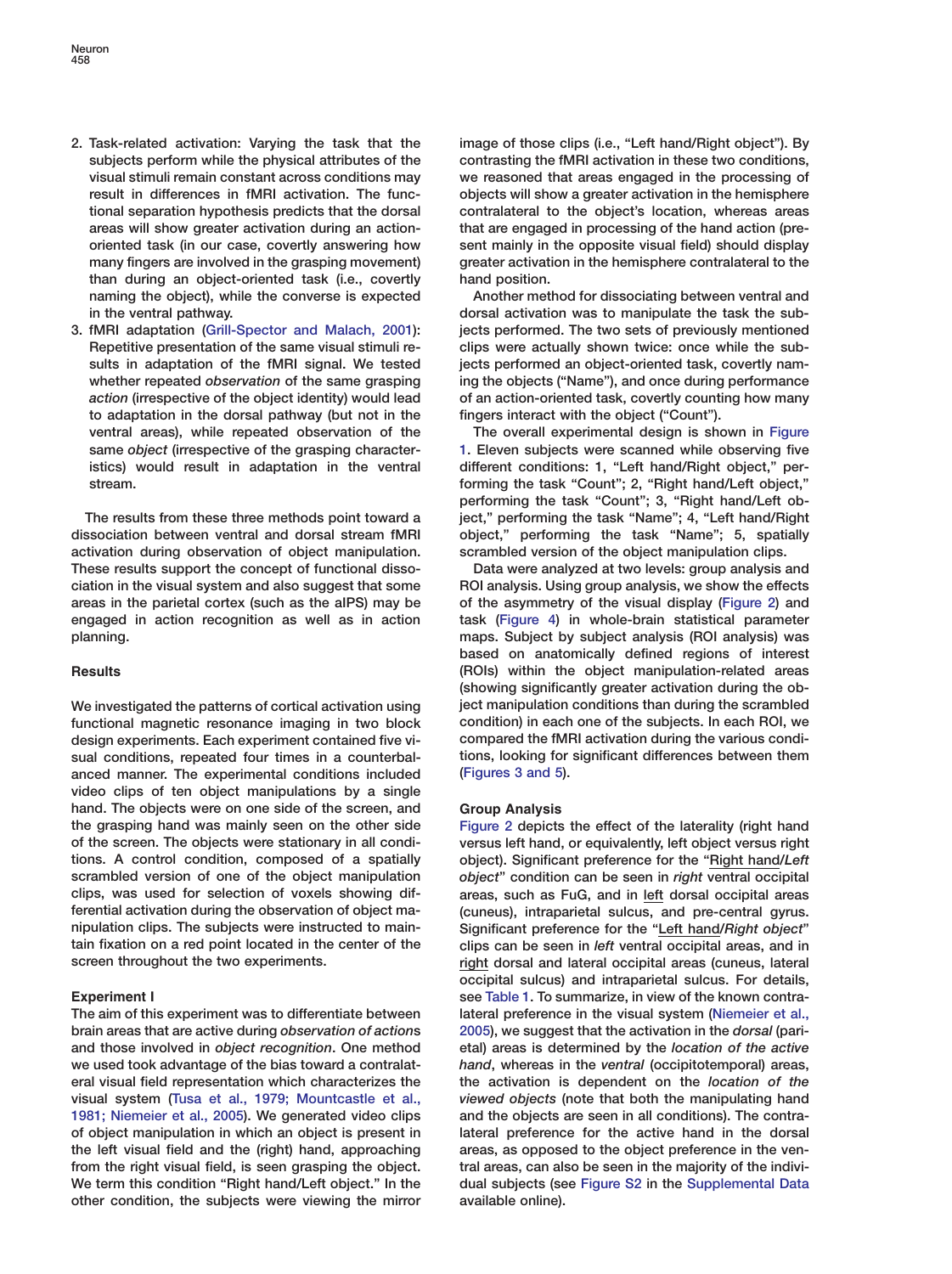<span id="page-2-0"></span>Left hand/Right object Right hand/Left object Right hand/Left object Left hand/Right object "How many fingers?" "How many fingers?" "Name the object" "Name the object"

### **Figure 1. Experiment I—Experimental Design**

**Five conditions were interleaved in a block design experiment. 1. A hand seen approaching from the left side and grasping ten different objects presented on the right side of the screen (termed "Left hand/Right object"). In this condition, the subjects had to count how many fingers interact with the object ("Count"). 2. Mirror image of the "Left hand/Right object" clips (i.e., "Right hand/Left object" clips). The subjects performed the same task ("Count"). 3. "Right hand/left object" video clips, while the subjects had to covertly name the objects ("Name"). 4. "Left hand/right object" clips, the subjects performed the "Name" task. 5. Spatially scrambled version of the object manipulation clips. The subjects were required to maintain fixation on a central dot throughout the experiment.**

**objects or the manipulating hand found in the ventral for cluster size). Within those areas we identified in and dorsal areas, respectively, can also be seen in spe- each one of the subjects four regions of interest: two cific regions of interest on a subject by subject basis. in the vicinity of the intraparietal sulcus (left aIPS [n = 11, averaged cluster size = 2184 ± 286 mm3 A crucial point in such ROI analysis is to assure that ] and right** the ROI voxels are selected so that no a priori bias is aIPS  $[n = 11$ , averaged cluster size =  $1742 \pm 146$  mm<sup>3</sup>]) **given for one object manipulation condition over the and two in the ventral bank of the occipitotemporal others. We therefore identified object manipulation- cortex (left FuG [n = 11, averaged cluster size = 1343 ± 173 mm3 related areas in each subject as those showing signifi- ] and right FuG [n = 9, averaged cluster size = cantly higher activation in the various object manipula- 1263 ± 330 mm3; in two subjects, no significant cluster tion clips compared to the activation elicited by the of activation was found in this ROI]). Next, we esti-**

**ROI Analysis observation of a scrambled version of those clips (all Next, we investigated whether the preference for the object manipulations > scramble, p < 0.01, correction**

Scramble

"watch



**Figure 2. Preference for Hand Action Viewing versus Object Viewing in the Human Cortex**

**Statistical parametric maps of 11 subjects, using a random effect GLM analysis. Red to yellow colors depict voxels showing increasingly significant preference for the "Right hand/Left object" over the "Left hand/Right object" clips, while voxels in blue to green show the opposite selectivity. Note that the parietal areas such as aIPS and post-central gyrus (PoCG) show preference for the "***Right hand***/Left object" conditions, in the** *left* **hemisphere, while in the** *right* **hemisphere the preference is for the "***Left hand***/Right object" conditions. Given the contralateral preference in these areas, the activation is determined by the** *hand's position* **on the screen. In the ventral areas, such as FuG, an opposite preference can be seen, suggesting that the activation in those areas is determined by the** *location of the object***. The posterior purple lines indicate the approximate border between V1 and V2, while the anterior purple lines indicate the estimated anterior border of the retinotopic areas (V3A dorsally, and V4V ventrally). This estimation is based on phase analysis, using the rotating wedge technique in one of the subjects (subject #1). Yellow asterisk denotes the site of the "extrastriate body area," in the right hemisphere, Talairach coordinates: (50, −70, 4).**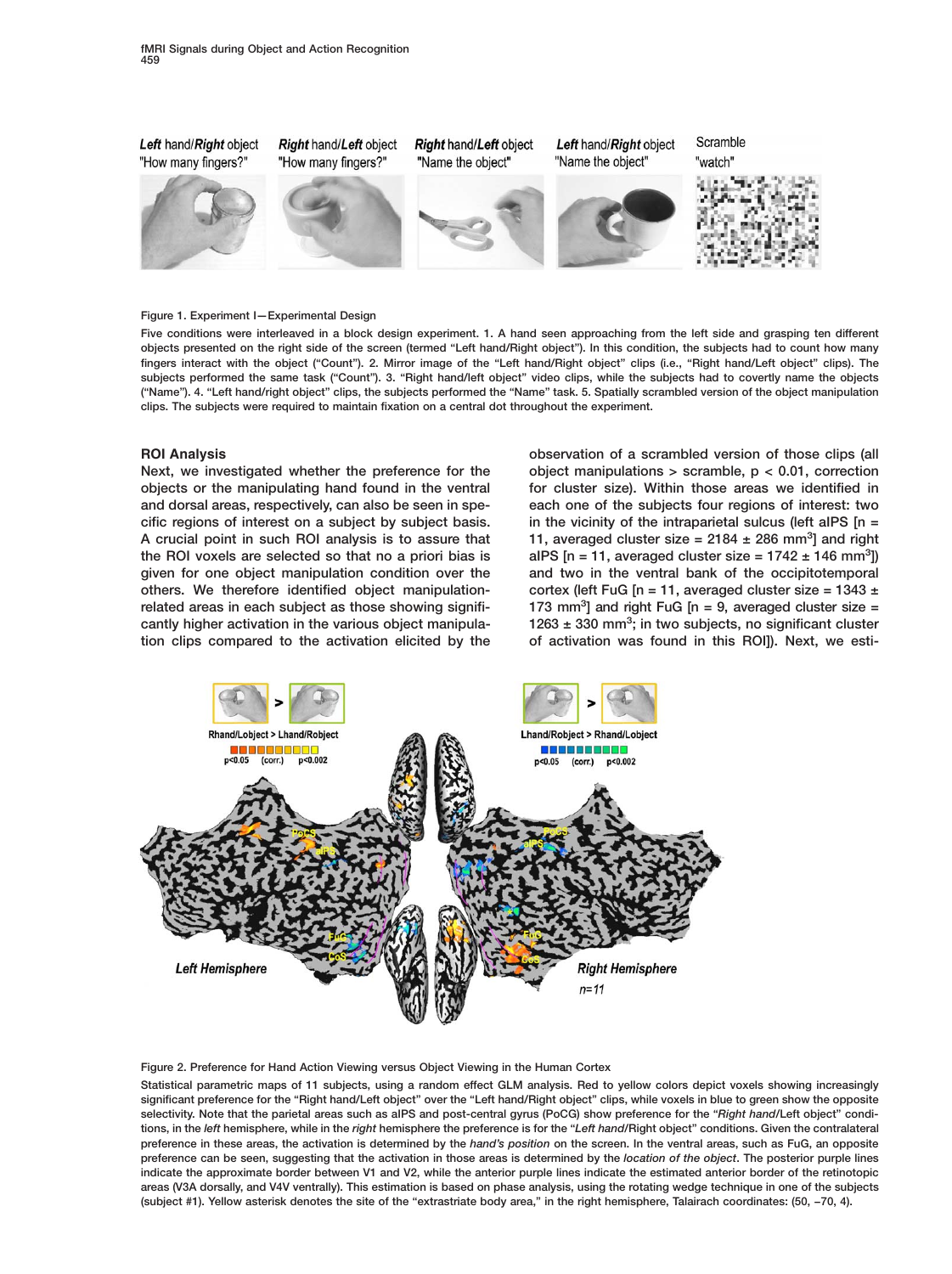<span id="page-3-0"></span>

## **Figure 3. Hand Action Viewing versus Object Viewing—Regions of Interest Analysis**

**(A) Voxels displaying object manipulation-related activation were selected if anatomically located within two regions of interest (aIPS and FuG, in the two hemispheres) in each of the subjects. Thus, each voxel within these ROIs showed significantly higher activation for the object manipulation clips compared to the scrambled version of the same clips (p < 0.01, corrected for cluster size). (Central insets) Ventral and dorsal views of the inflated brain showing the object manipulation-related areas in one of the subjects (subject #2). ROIs are marked in cyan. (Left and right panels) Averaged hemodynamic response curves and bar histograms of the percent signal change for the two object manipulation clips "Left hand/Right object" (green) and "Right hand/Left object" (orange) in the four ROIs: left aIPS (n = 11), right aIPS (n = 11), left FuG (n = 11), and right FuG (n = 9). The gray background denotes the time of the condition. Error bars denote SEM. Significant contralateral preference for the location of the hand can be seen in the aIPS, bilaterally. Significant contralateral preference for the object's position on the screen can be seen in the FuG, bilaterally. Asterisks denote significance (\*p < 0.05; \*\*p < 0.01).**

**(B) Single-subject fMRI activation in the object manipulation-related areas in aIPS and FuG. The bars depict the activation in each one of the subjects for the four object manipulation conditions: Right hand/Left object under the task Name ("RhLo\_Name"), Left hand/Right object under the task Name ("LhRo\_Name"), Right hand/Left object under the task Count ("RhLo\_Count"), Left hand/Right object under the task Count ("LhRo\_Count"). The rightmost columns in each ROI depict the group average activation in the ROI. Error bars denote SEM.**

**dition in the different ROIs. Figure 3A depicts the average the two "Left hand/Right object" conditions. percent signal change of the two "Right hand/Left ob- The results are consistent with the results of the**

**mated the average percent signal change for each con- ject" conditions (averaged across the two tasks) and**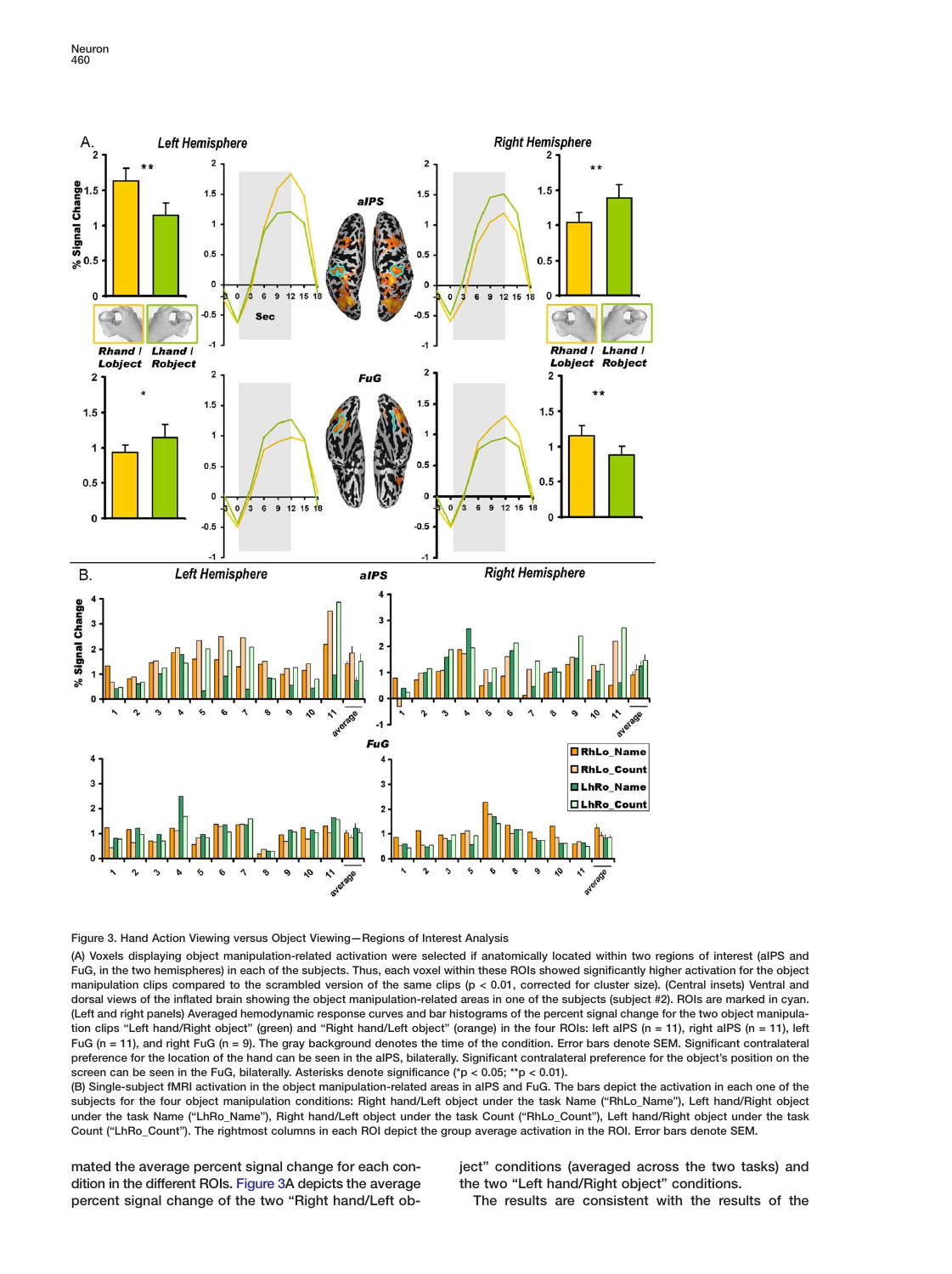|                              | <b>Talairach Coordinates</b> |       |       | <b>Cluster Size</b> | <b>Cluster Analysis</b> |         |           |  |
|------------------------------|------------------------------|-------|-------|---------------------|-------------------------|---------|-----------|--|
| Area Name                    | x                            | Y     | z     | (mm <sup>3</sup> )  | <b>Averaged T Value</b> | p Value | <b>BA</b> |  |
| RH, fusiform gyrus           | 26                           | $-56$ | $-10$ | 5447                | 3.009 (Rh/Lo)           | 0.02    | 19        |  |
| RH, dorsal occipital         | 14                           | $-79$ | 34    | 852                 | 2.88 (Rh/Lo)            | 0.022   | 19        |  |
| LH, fusiform gyrus           | $-22$                        | $-58$ | $-7$  | 3655                | 2.81 (Lh/Ro)            | 0.024   | 19        |  |
| LH, dorsal occipital         | $-11$                        | $-79$ | 38    | 790                 | 2.74 (Rh/Lo)            | 0.026   | 19        |  |
| RH, cuneus                   | 3                            | $-75$ | 24    | 646                 | 3.02 (Lh/Ro)            | 0.018   | 18        |  |
| RH, cuneus                   | 5                            | $-75$ | 8     | 811                 | 2.656 (Lh/Ro)           | 0.029   | 18        |  |
| LH, superior temporal gyrus  | $-38$                        | $-52$ | 31    | 381                 | 2.94 (Lh/Ro)            | 0.021   | 39        |  |
| RH, lateral occipital sulcus | 43                           | $-64$ | 6     | 698                 | 3 (Lh/Ro)               | 0.02    | 37        |  |
| RH, superior parietal lobule | 24                           | $-50$ | 63    | 705                 | 2.97 (Lh/Ro)            | 0.022   | 7         |  |
| RH, IPS                      | 20                           | $-69$ | 53    | 976                 | 2.81 (Rh/Lo)            | 0.023   | 7         |  |
| <b>RH.</b> anterior IPS      | 32                           | $-37$ | 55    | 1849                | 2.8 (Lh/Ro)             | 0.025   | 40        |  |
| LH, anterior IPS             | -36                          | $-42$ | 54    | 2459                | 2.86 (Rh/Lo)            | 0.023   | 40        |  |
| LH, middle frontal gyrus     | $-27$                        | $-10$ | 58    | 2075                | 3.12 (Lh/Ro)            | 0.019   | 6         |  |

<span id="page-4-0"></span>**Table 1. Brain Regions Showing Significantly Greater Activation during "Right Hand/Left Object" Clips than during "Left Hand/Right Object" Clips or Vice Versa**

**p < 0.05 (corrected). "Rh/Lo": preference for the "Right hand/Left object" clips. "Lh/Ro": preference for the "Left hand/Right object" clips. Talairach coordinates denote the cluster's center of mass. T values and p values denote averages across the cluster's voxels.**

**group analysis. In the left aIPS, the activation is signifi- fMRI signal in the ventral and dorsal ROIs (aIPS and cantly higher for the condition "Right hand/***Left object***" FuG). The graphs in [Figure 5](#page-6-0) depict the average percent than its mirror image (left aIPS, t = 8.2, p < 0.001), while signal change (averaged across the two mirror condiin the right aIPS, the activation is significantly greater tions) during performance of each task. Consistent with for the condition "Left hand/***Right object***" (right aIPS, the group analysis, preference for an object-oriented t = 4.82, p < 0.001). The complementary picture was task (over the action-oriented one) can be seen in the found in the FuG: significant preference for the "Left ventral ROIs (right FuG, t = 2.45, p < 0.02; left FuG, t = hand/***Right object***" condition can be seen in the** *left* **2.83, p < 0.02), while the reverse picture (preference for hemisphere (t = 2.36, p < 0.04), while in the** *right* **FuG, the action-oriented task) can be seen in the dorsal ROIs the preference is for the "Right hand/***Left object***" condi- (right aIPS, t = 1.84, p < 0.1; left aIPS, t = 2.57, p < tion (t = 3.95, p < 0.003). These results show that, while 0.03). Thus, in spite of the fact that the video clips were both ventral and dorsal regions are activated during ob- exactly the same, we found dissociation between the** servation of object manipulation clips, the dorsal region dorsal and ventral activations, which were solely gov**of choice (aIPS) shows a contralateral preference for erned by the attentional requirements. the hand action, whereas in the ventral ROI (FuG), the contralateral activation is determined by the object's Experiment II location. To illustrate the degree of consistency of this After showing dissociation between the dorsal and ven**result between subjects, we also show the level of acti-<br>
tral activation during action observation, using the con**vation in each of the subjects during the four condi- tralateral bias and task-related activation, we wanted tions. The contralateral preference shown in the aver- to validate and further explore the separation between ages across the two tasks [\(Figure 3A](#page-3-0)) is also evident in the representation of hand action and objects using the the single subjects' activation profile, irrespective of the fMRI adaptation paradigm. In experiment I, we found**

**[Table 2.](#page-5-0) the object.**

**We also measured the task-related changes in the The overall experimental design is shown in [Figure 6.](#page-6-0)**

**task performed [\(Figure 3B](#page-3-0)). evidence that the dorsal areas may be involved in the Another technique that we used to show dissociation representation of the hand action. However, we cannot between ventral and dorsal activations was through say which element of the hand action is represented in** manipulation of the task. Our prediction was that, in the those areas-is it the hand, the interaction between the **dorsal areas, an action-oriented task will induce higher hand and the object, or motion per se? In the current activation than the object-oriented task, while an ob- experiment we investigated whether the representation ject-oriented task will induce higher activation in the in these areas is sensitive to properties of the grasping ventral areas. movements made upon the objects. If this is the case, [Figure 4](#page-5-0) shows the results of group analysis. Signifi- repeated observation of the same** *grasping action* **(irrecant preference for the action-oriented task ("Right spective of the object identity) would lead to adaptation hand/Left object" under the task "Count" + "Left hand/ in the dorsal pathway (but not in the ventral areas), Right object" under the task "Count" > "Right hand/ while repetition of the same** *object* **(irrespective of the Left object" under the task "Name" + "Left hand/Right grasping characteristics) would result in adaptation in object" under the task "Name") can be seen in the vi- the ventral stream. To investigate the importance of the cinity of the intraparietal sulcus, such as aIPS and post- observed** *interaction* **between the hand and the object, central gyrus, bilaterally. Significant preference for the we added another condition, showing clips of pointing object-oriented task (the reverse contrast) can be seen movement, in which similar hand motion was seen but in ventral occipital areas, such as FuG. For details, see there was no physical contact between the hand and**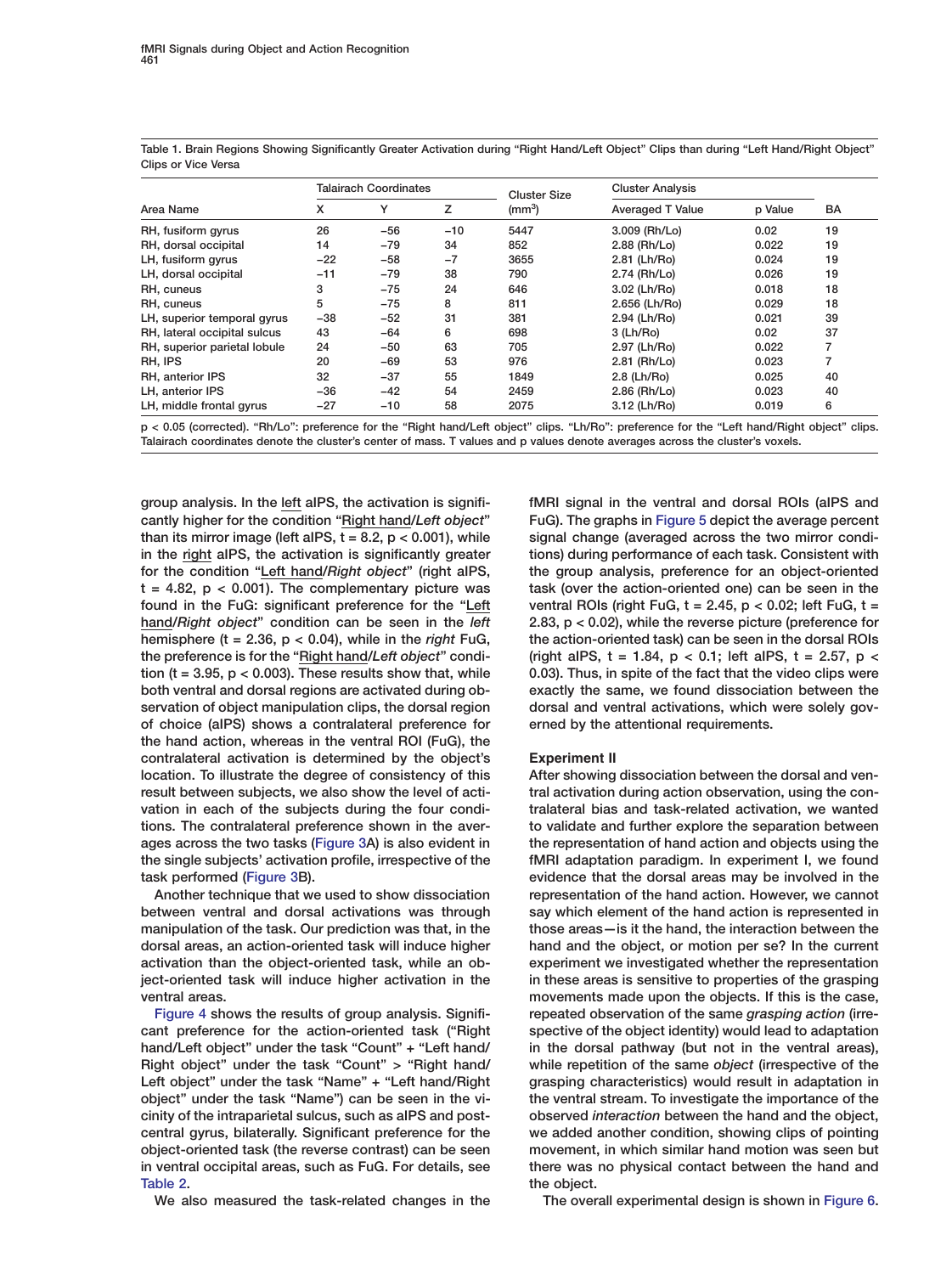<span id="page-5-0"></span>

### **Figure 4. Task-Dependent Modulation: Object-Oriented Task versus Action-Oriented Task**

**Statistical parametric maps of 11 subjects, using random effect GLM analysis, contrasting the fMRI activation elicited by the two different tasks (while viewing identical visual stimuli). Voxels showing significant preference for the action-oriented conditions ("Right hand/Left object" and "Left hand/Right object", under the task "How many fingers?") compared to the object-oriented conditions ("Right hand/Left object" and "Left hand/Right object", under the task "Name") are shown in red to yellow. Voxels showing the opposite preference are shown in blue to green. There is a marked preference for the action-oriented task in the vicinity of the intraparietal sulcus, bilaterally, and for the objectoriented task in ventral occipital areas, bilaterally.**

**The same eleven subjects were scanned while observ- GLM analysis for two separate contrasts: same objects ing five conditions. In all conditions, the object was lo- versus different objects (irrespective of grasping simcated on the left side of the screen, and the hand was ilarity; DoDg + DoSg > SoSg + SoDg), indicating objectmainly on the right side of the screen. The conditions based adaptation; and same grasp versus different were as follows: 1, ten similar grasping movements of grasp (irrespective of object similarity; DoDg + SoDg > the same object (termed "Same object/Same grasp"; SoSg + DoSg), indicating grasp viewing-based adapta-SoSg); 2, ten different grasping movements of the same tion. Voxels depicted in blue are ones showing signifiobject ("Same object/Different grasp"; SoDg); 3, same cant object-based adaptation, whereas pink voxels are grasping movement of ten different objects ("Different ones showing grasp-based adaptation. Voxels showing object/Same grasp"; DoSg); 4, ten different grasping both effects are displayed in cyan. Robust objectmovements of ten different objects ("Different object/ based adaptation can be seen in the occipital lobe, Different grasp"; DoDg); 5, ten identical pointing move- both in dorsal and ventral areas, and in the vicinity of** ments toward the same object ("Point"). Analysis of the the intraparietal sulcus of the left hemisphere. Grasp **first four conditions allowed us to measure the effect of (viewing)-based adaptation can be seen in the vicinity two adaptation factors: object-based adaptation and of the intraparietal sulcus, bilaterally, in the left postgrasp viewing-based adaptation. central gyrus, and in the pre-central gyrus.**

**[Figure 7](#page-7-0) depicts the results of a group analysis using The asymmetry in the adaptation found in the two**

| Table 2. Brain Regions Showing Significantly Greater Activation during "Count" Task than during the "Name" Task or Vice Versa |                              |              |       |                     |                         |         |                |  |
|-------------------------------------------------------------------------------------------------------------------------------|------------------------------|--------------|-------|---------------------|-------------------------|---------|----------------|--|
|                                                                                                                               | <b>Talairach Coordinates</b> |              |       | <b>Cluster Size</b> | <b>Cluster Analysis</b> |         |                |  |
| Area Name                                                                                                                     | х                            | $\checkmark$ |       | (mm <sup>3</sup> )  | Averaged T Value        | p Value | <b>BA</b>      |  |
| RH, fusiform gyrus                                                                                                            | 32                           | $-64$        | $-9$  | 492                 | 2.69 (Name)             | 0.028   | 19             |  |
| RH, lingual gyrus                                                                                                             | 3                            | $-79$        | 3     | 847                 | 2.69 (Name)             | 0.026   |                |  |
| RH, fusiform gyrus                                                                                                            | 28                           | $-50$        | $-10$ | 774                 | 2.75 (Name)             | 0.025   | 37             |  |
| LH, lingual gyrus                                                                                                             | $-29$                        | $-75$        | $-5$  | 523                 | 2.73 (Name)             | 0.026   |                |  |
| LH, fusiform gyrus                                                                                                            | -33                          | $-55$        | $-9$  | 1263                | 2.62 (Name)             | 0.029   | 37             |  |
| RH, middle temporal gyrus                                                                                                     | 45                           | $-58$        | 10    | 453                 | 2.74 (Count)            | 0.027   | 39             |  |
| RH, superior parietal lobule                                                                                                  | 13                           | $-67$        | 55    | 946                 | 2.66 (Count)            | 0.03    |                |  |
| LH, superior parietal lobule                                                                                                  | $-33$                        | -56          | 56    | 595                 | 2.82 (Count)            | 0.024   |                |  |
| RH. anterior IPS                                                                                                              | 35                           | $-48$        | 56    | 871                 | 2.84 (Count)            | 0.023   | 40             |  |
| LH. anterior IPS                                                                                                              | $-37$                        | -44          | 50    | 605                 | 2.62 (Count)            | 0.09    | 40             |  |
| LH, post-central gyrus                                                                                                        | -56                          | $-24$        | 34    | 501                 | 3.11 (Count)            | 0.02    | $\overline{2}$ |  |

**p < 0.05 (corrected). "Name": preference for the object-oriented task (name the object). "Count": preference for the action-oriented task (how many fingers interact with the object?). Talairach coordinates denote the cluster's center of mass. T values and p values denote averages across the cluster's voxels.**

| Table 2. Brain Regions Showing Significantly Greater Activation during "Count" Task than during the "Name" Task or Vice |  |  |  |  |
|-------------------------------------------------------------------------------------------------------------------------|--|--|--|--|
|                                                                                                                         |  |  |  |  |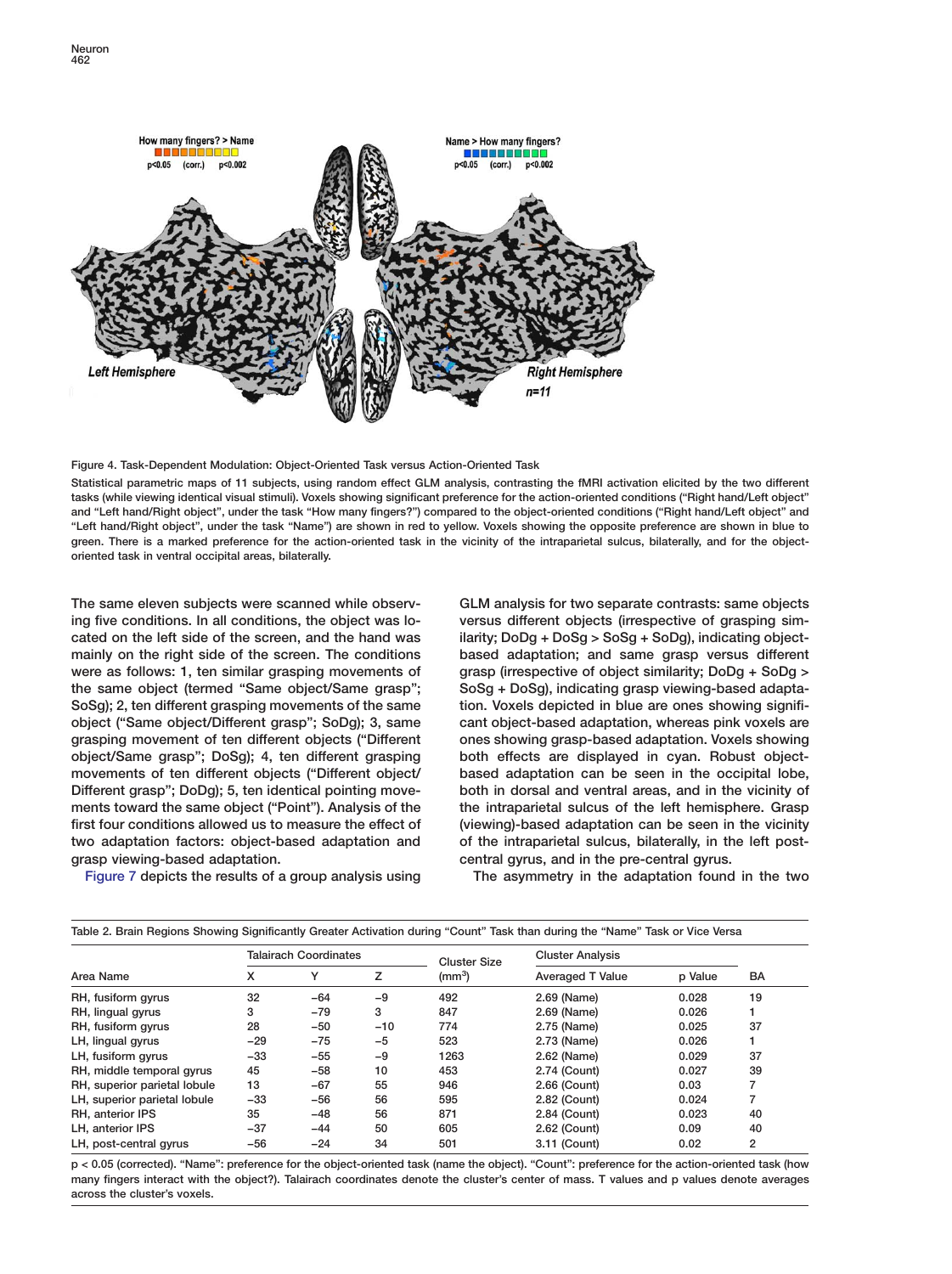<span id="page-6-0"></span>

**is probably due to the asymmetric nature of the video (object adaptation in the ventral regions and grasp-**

**clips, which always showed the right hand reaching and grasping objects placed on the left side of the fixation point. Thus, due to the typical contralateral nature of activation in the occipital cortex, object-based adaptation was broader in the right hemisphere.**

# **ROI Analysis**

**In the group analysis, we found evidence for objectbased adaptation in the occipital and temporal lobes and for grasp-based adaptation in the parietal lobe. To further explore this distinction, we assessed, on a subject by subject basis, the magnitude of two factors (i.e., object identity and grasp characteristics) in selected object- and grasp-related areas. Object-related areas were identified as those showing significantly greater activation during viewing of** *different* **objects (that were similarly grasped; i.e., DoSg) than during viewing of the** *same* **objects (grasped in the same way; i.e., SoSg), thus exhibiting object-based adaptation (p < 0.05, corrected). Analogously, grasp-related areas were identified as those showing significant adaptation (p < 0.05, corrected) governed by the grasp identity (i.e., significantly greater activation during** *different grasping* **of the same object [SoDg] than during the** *same grasping* **of the same object [SoSg]).**

**Selection of the ROI voxels was based on both ana-Figure 5. Object-Oriented Task versus Action-Oriented Task— tomical and functional criteria: object-related voxels** Regions of Interest Analysis<br>ROI analysis of the fMRI activation elicited by the two different within the FuG and showed object-based adaptation ROI analysis of the fMRI activation elicited by the two different tasks (in alPS and FuG, combined across the two hemispheres).<br>
(Left panel) Ventral and dorsal views of inflated cortical maps show-<br>
ing the object manipul **tion. [Figure 8](#page-8-0) shows the average activation pattern of (subject #2). ROIs are marked in cyan. (Right panel) fMRI activation change in the two tasks (n = 11): action-oriented task ("How many the object- and grasp-related voxels within the FuG and fingers?", shown in orange) and object-oriented task ("Name," aIPS, respectively. If the two factors—object and grasp** shown in cyan). Error bars denote SEM. Significant preference for<br>action-oriented task can be seen in the aIPS, and for the object-<br>oriented task in the FuG. Asterisks denote significance (\*p < 0.05). grasp-based adaptati **and analogously, limited object-based adaptation in the hemispheres, manifest in a much broader object-based grasp-related areas. Since the ROIs were selected acadaptation in the occipital lobe of the right hemisphere, cording to their adaptation properties in one domain**



### **Figure 6. Experiment II—Experimental Design**

**Five conditions were interleaved in a block design experiment: 1. A hand seen approaching from the right, repeating the same grasping movement on the same object ten times (termed Same object/Same grasp; SoSg). 2. The hand is seen making ten different grasping movements on the same object (Same object/Different grasp; SoDg). 3. The hand is seen making the same grasping movement on ten different objects (Different object/Same grasp; DoSg). 4. The hand is seen making ten different grasping movements on ten different objects (Different object/Different grasp; DoDg). 5. The hand is seen making ten repetitive pointing movements toward the same object. The subjects were required to maintain fixation throughout the experiment.**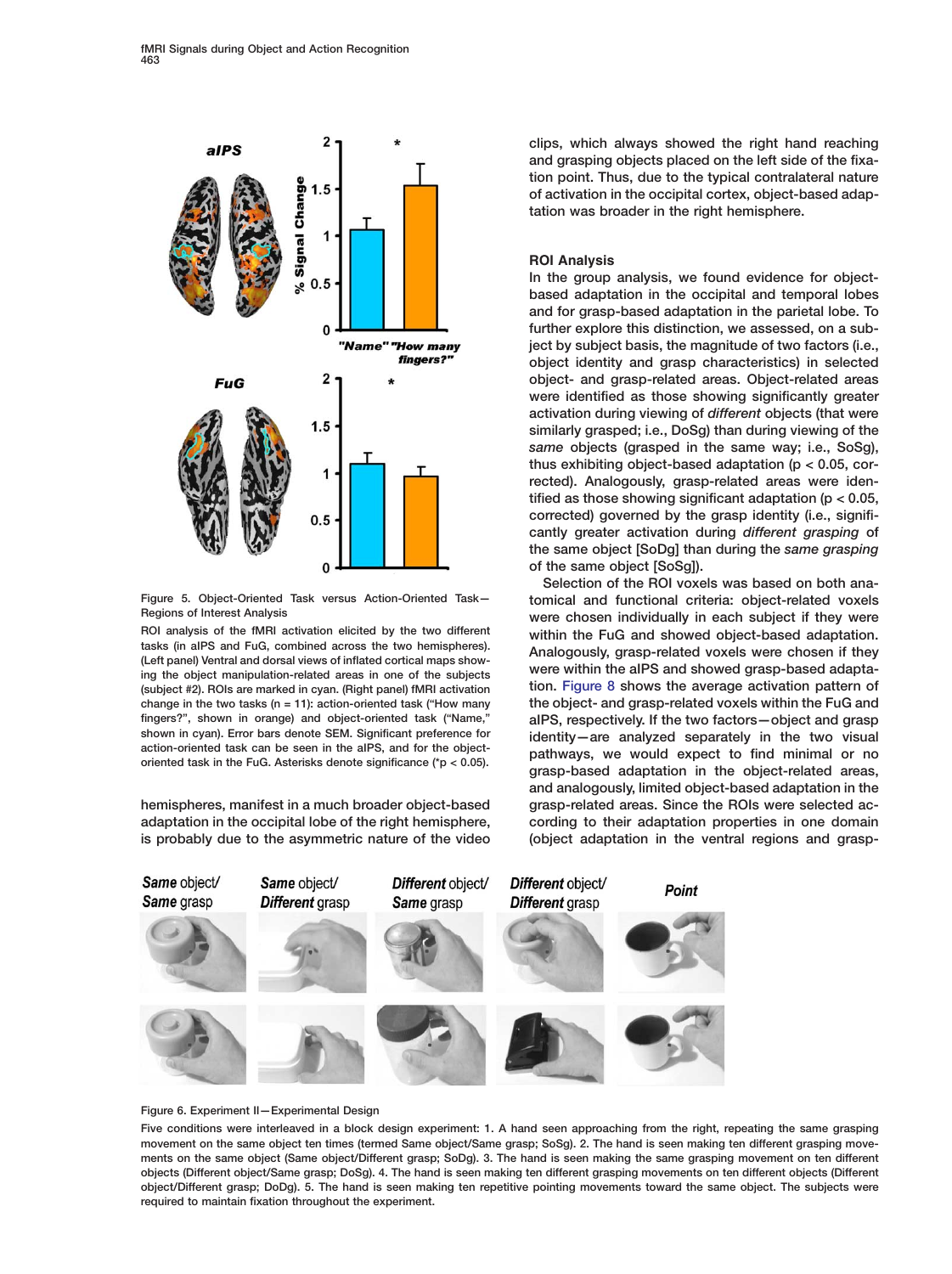<span id="page-7-0"></span>

### **Figure 7. Object- and Grasp-Based Adaptation Effects**

**Statistical parametric maps of 11 subjects, using random effect GLM analysis. The maps depict two separate effects: object-based adaptation (blue voxels), indicating the voxels that were significantly more active during observation of different objects (i.e., conditions DoDg, DoSg) than during observation the same object (SoSg, SoDg). Grasp-based adaptation (pink voxels), indicating the voxels that showed significantly higher activation during observation of different grasp movements (DoDg, SoDg) than during observation of the same grasp movement (SoSg, DoSg). Cyan signifies the voxels that show the two effects. Object-based adaptation can be seen in the occipital lobe, both in dorsal and ventral areas, and in the intraparietal sulcus of the left hemisphere. Grasp-based adaptation can be seen in parietal areas, especially in the left intraparietal sulcus, and post-central gyrus, bilaterally, and in the frontal lobe, in the pre-central gyrus.**

**viewing adaptation in the dorsal ones), the focus of this that the grasping factor proved to be significant in** *right* **analysis is naturally on the magnitude of the adaptation** *aIPS* **(F1,10 = 18.865, p < 0.001, partial eta squared, due to the** *other* **factor in each ROI (i.e., object-based** adaptation in the aIPS and grasp-based adaptation in  $\eta_p^2 = 0.718$ ), while the *object* factor was significant in **the FuG). In the ventral ROIs, we did not find significant** *FuG* **(F1,8 = 30.123, p < 0.001,** η**<sup>p</sup> <sup>2</sup> grasp-based adaptation in the left FuG (t = 0.35, p < = 0.790). As in the 0.8), while marginally significant grasp-based adapta- previous ROI analysis, however, object identity was tion was found in the right FuG (t = 2.183, p < 0.06). In also a significant factor affecting the magnitude of the the dorsal ROIs, no significant adaptation was found in response in the** *left aIPS***, but to a lesser extent than the the right aIPS (t = 1.4, p < 0.21), but some object-based grasping type (F1,10 = 7.457, p < 0.03,**  $\eta_p^2$  **= 0.427).** 

**analyses indicate that the patterns of adaptation in FuG sentation of objects and hand actions also manifest are foremost according to the object identity, while in congruent patterns of adaptation. Specifically, in the aIPS, the adaptation is primarily governed by the aIPS, where there is clear preference for the represengrasping similarity. In left aIPS, however, the adaptation tation of the contralateral hand, there is also significant due to both grasping similarity and object identity adaptation, governed by the degree of grasping simreached significant levels, but the former was more ilarity. Similarly, the ventral visual areas, which showed prominent. clear preference for representation of objects in the**

**tation characterizes the** *specific* **object manipulation- based adaptation. related areas (aIPS and FuG)** *as defined in experiment* **Is the hand-object interaction the critical factor, driv-***I***. These ROIs were defined as having greater activation ing the activation in the dorsal areas? To test this issue, during object manipulation viewing compared to visual we compared the activation during the "Point" condi**control. This allows examining the degree of congru-<br>
tion and the "Same object/Same grasp" (SoSg) condi**ence of the results** *across experiments***, as these ROIs tion in the anatomically defined object- and graspshowed a contralateral preference for the representa- related areas (see [Figure 8\)](#page-8-0). In both conditions, the tion of hand actions in the aIPS and objects in FuG, as subject watched the same footage repeatedly, the only** well as modulation of the activation according to the difference was that in the SoSg condition the hand **nature of the preferred task in the two areas. The signifi- grasped the object, whereas in the "Point" condition** cance of the two adaptation factors (grasp based, ob-<br>
the hand was seen approaching the object while mak**ject based) was assessed in these ROIs using a re- ing a pointing movement, but did not touch it. We peated-measures analysis of variance (see also the reasoned that if the dorsal areas are engaged in the fMRI activation results of each individual in Figure S1). representation of the grasping movements, i.e., in hand-In congruence with the previous analyses, we found object interaction, we would expect to find differences**

**<sup>2</sup> = 0.654) and** *left aIPS* **(F1,10 = 25.496, p < 0.001,** *left FuG* (F1,10 = 33.343 p < 0.001,  $\eta_p^2$  = 0.769), *right* 

**adaptation was found in the left aIPS (t = 2.27, p < 0.05). These converging results indicate that the areas that To summarize, both group and the single-subject demonstrate a clear contralateral preference for repre-Finally, we wished to verify that this pattern of adap- contralateral visual field, showed significant object-**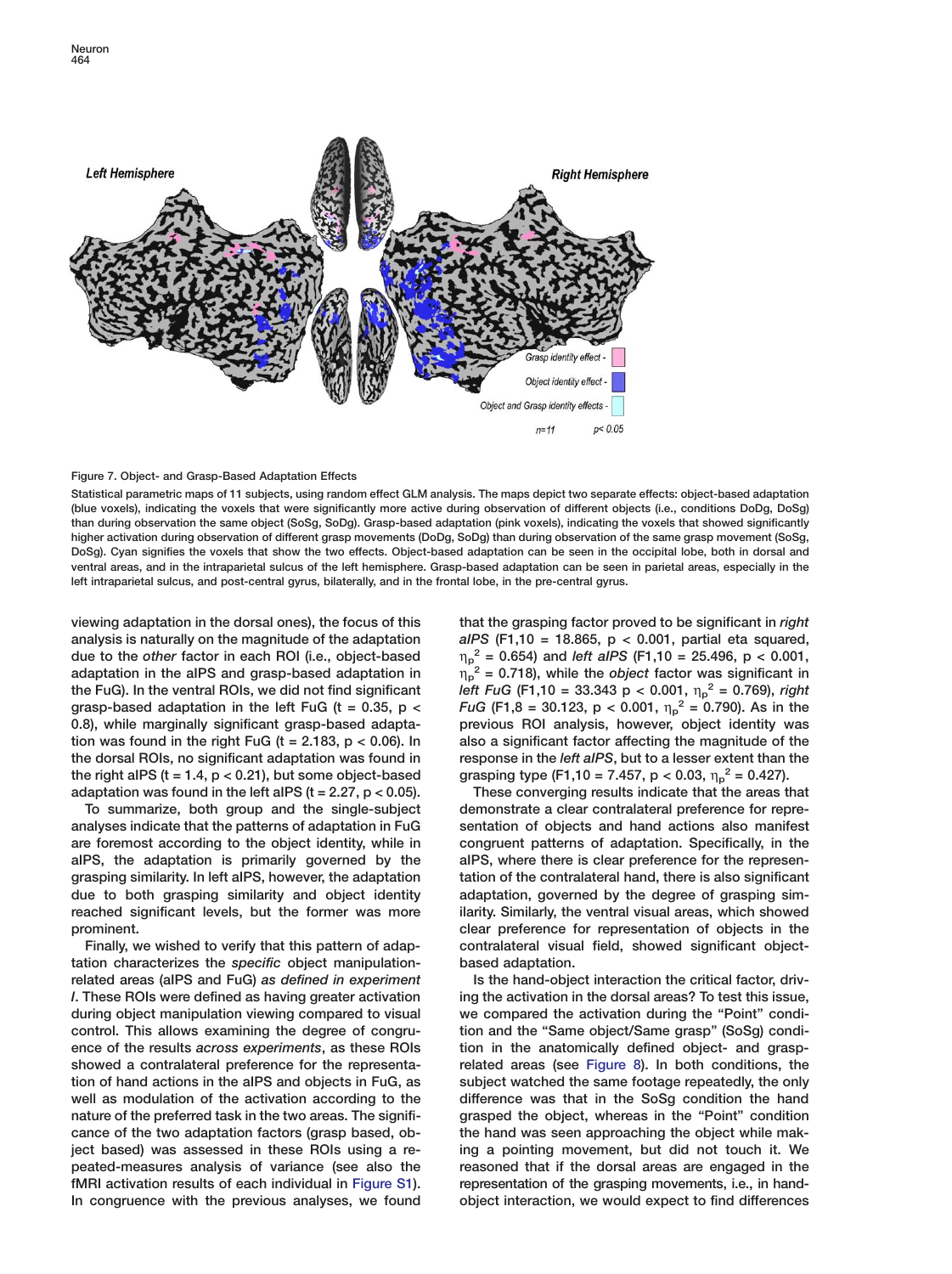<span id="page-8-0"></span>

**Figure 8. Object and Grasp Identity Adaptation Effects—Regions of Interest Analysis**

**ROI analysis of the fMRI activation elicited by the various adaptation conditions (SoSg, Same object/Same grasp; SoDg, Same object/ Different grasp; DoSg, Different object/Same grasp; DoDg, Different object/Different grasp) as well the "Point" condition. Selection of the ROI voxels was based on both anatomical and functional criteria: object-related voxels were chosen individually in each subject if they were within the FuG and showed object-related adaptation (i.e., significantly higher activation for the condition "Different object/Same grasp" than for the condition "Same object/Same grasp" using single-subject GLM analysis, p < 0.05, corrected). Analogously, grasp-related voxels were chosen if they were within the aIPS and showed grasp-related adaptation (significantly higher activation for the "Same object/Different grasp" condition than for the "Same object/Same grasp" condition in each subject, p < 0.05, corrected). An example of the ROIs from one subject (subject #9) is shown in the insets. These include a ventral view of the inflated brain, showing the object-related areas in the FuG (encircled by cyan lines) and a dorsal view depicting the grasp-related areas in the aIPS. (Left and right panels) Bar histograms of the average percent** signal change and hemodynamic response curves for the five conditions in the four ROIs: left aIPS ( $n = 10$ ), right aIPS ( $n = 8$ ), left FuG ( $n = 10$ ) **9), and right FuG (n = 10). Error bars denote SEM. Gray background denotes the time (onset to offset) of the condition.**

**in the SoSg condition, but not in the Point condition). In based ROIs and assessed their fMRI activation in the addition, our results in experiment I indicate that ventral two other paradigms. [Table 3](#page-9-0) summarizes the compariareas are engaged in the representation of the objects, son between the exemplary ROIs (aIPS and FuG) and but they are not affected by the hand-object interac- the intermediate ROIs (right and left dorsal occipital tion. Thus, in the ventral ROI, the SoSg and Point condi- areas and right lateral occipital sulcus) across the three tions should generate similar activation (since in both paradigms. In fact, in the dorsal occipital ROIs and the**

**periments (i.e., contralateral representation preference, motor program. task-related activation, and adaptation). However, each one of the paradigms elicited activation in other visual Discussion areas, such as lateral occipital sulcus and dorsal occipital and parietal areas (see [Figures 2, 4, and 7](#page-2-0) and [Ta-](#page-4-0) The goal of this study was to find clear evidence for [bles 1 and 2\)](#page-4-0), in which the picture seemed more com- dissociation between the putative involvement of dor**plex. To gain further understanding of the specific sal and ventral visual areas, in action and object re**characteristics of these intermediate areas, we chose cognition, respectively. This was done by using three the voxels showing a contralateral preference in experi- different fMRI-based display and analysis techniques:**

**between the two conditions (as such interaction exists ment I (in either direction, see [Figure 2](#page-2-0)) as Talairachconditions the subject repeatedly saw the same object). right lateral occipital sulcus ROI, we found mixed ef-Indeed, significant preference for the SoSg condition fects; those ROIs show significant preference for the (compared to the Point condition) was found** *only* **in the representation of the contralateral hand as well as ingrasp-related ROIs in the aIPS (t = 2.63, p < 0.05 in the dications for object-based adaptation. This result is not right aIPS and t = 4.78, p < 0.001 in left aIPS). entirely unexpected, since the information about the** Up to this point, we focused our attention on the aIPS acting hand as well as the object manipulated (ana**and FuG, stressing the fact that the patterns of selec- lyzed in the ventral stream) has to be conveyed to the tive activation were remarkably consistent across ex- dorsal pathway to allow preparation of the appropriate**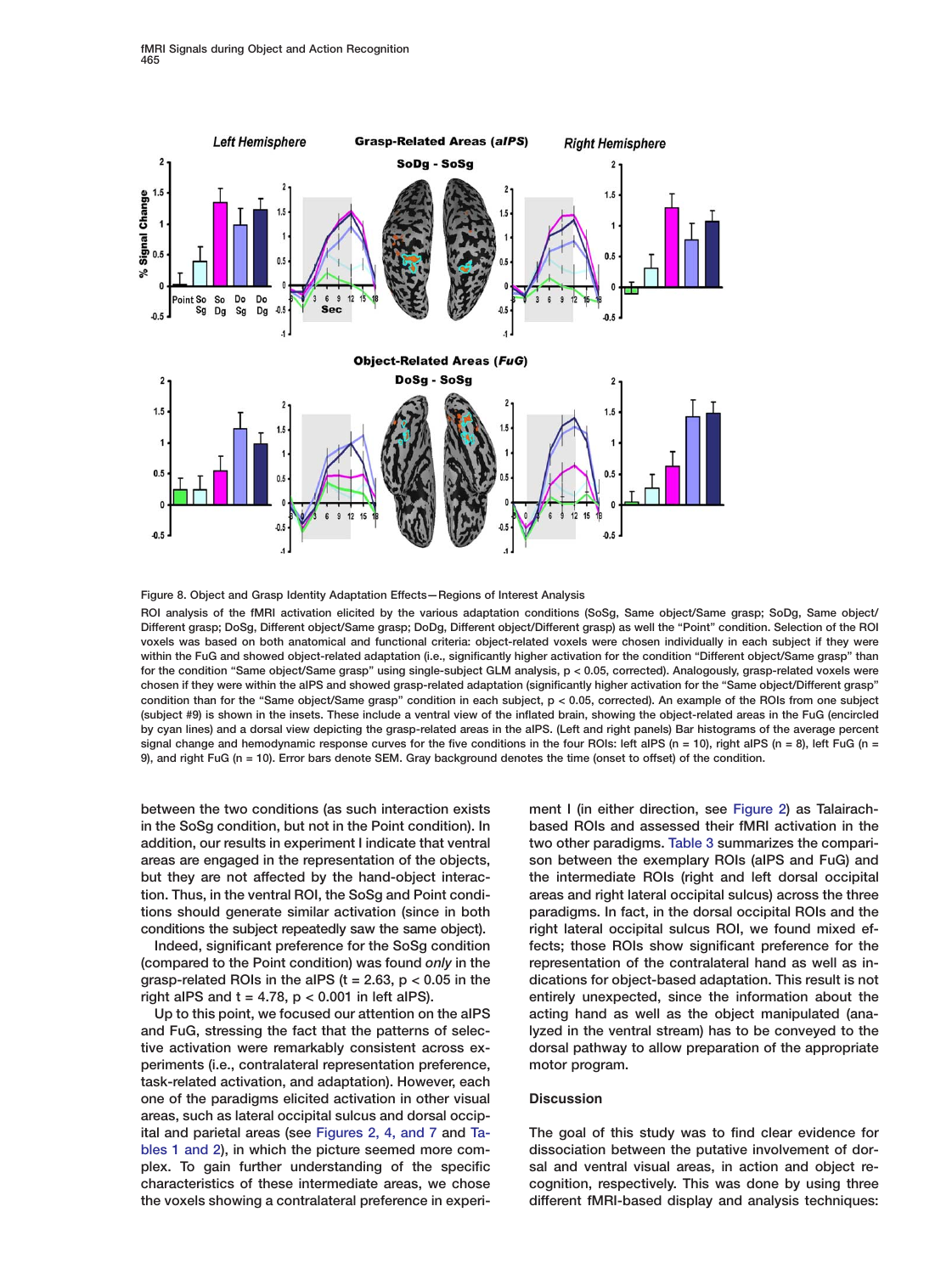### <span id="page-9-0"></span>**Table 3. Summary of the Preference Properties of Cortical Areas across Experiments**

| <b>ROI</b> (Talairach Coordinates)                  | Task   | <b>Object Adaptation</b><br>(p Value) | <b>Grasp Adaptation</b><br>(p Value) | <b>Dominant Feature</b> |
|-----------------------------------------------------|--------|---------------------------------------|--------------------------------------|-------------------------|
| Right fusiform gyrus $(26, -56, -10)$               | Name   | 0.0001                                | N.S.                                 | Rh/Lo                   |
| Left fusiform gyrus $(-22, -58, -7)$                | Name   | 0.024                                 | N.S.                                 | Lh/Ro                   |
| Right dorsal occipital (14, -79, 34)                | Count  | N.S.                                  | N.S.                                 | Lh/Ro                   |
| Left dorsal occipital (-11, -79, 38)                | Name   | Marginal                              | N.S.                                 | Rh/Lo                   |
| Right lateral occipital sulcus ("EBA") (43, -64, 6) | Count* | Marginal                              | N.S.                                 | Lh/Ro                   |
| Right anterior IPS (32, -37, 55)                    | Count  | N.S.                                  | 0.009                                | Lh/Ro                   |
| Left anterior IPS (-36, -42, 54)                    | Count  | N.S.                                  | 0.009                                | Rh/Lo                   |
| Left pre-central sulcus $(-27, -10, 58)$            | Count  | N.S.                                  | Marginal                             | Rh/Lo                   |

**This table summarizes the preference in the fMRI activation in the different experimental paradigms for ROIs that showed significant contralateral bias in experiment 1 (the list of areas is in the first column, see also [Figure 2\)](#page-2-0).**

**Task effect: task preference in each ROI. "Name": preference for the naming task ("name the object"). "Count": preference for the counting task ("count how many fingers interact with the object"). Significant task-dependent effects are denoted by an asterisk (p < 0.05).**

**Object and grasp adaptation effects: given in terms of the p values of a repeated-measures ANOVA for the object and grasp identity effects.**  $N.S = p > 0.1$ . Marginal =  $0.05 < p < 0.1$ .

**Dominant feature: the preferred clip in each ROI: "Rh/Lo": preference for "Right hand/Left object" clips. "Lh/Ro": preference for "Left hand/ Right object" clips. Bold letters denote the preferred contralateral feature (hand or object).**

**contralateral representation, task-related activation, and cally) and if the most significant voxel within each clusfMRI adaptation. The converging evidence from** *all of* **ter was also located in the cerebral cortex (see also** *these* **methods suggests the existence of at least two Figure S2), showing that in each of the single subjects, distinct brain areas that are engaged in processing dif- the voxels displaying contralateral preference for obferent aspects of observed object manipulation—ven- jects in the ventral regions were located in the ceretral areas, such as the FuG, that are likely to play a role bral cortex.** in the processing of object identity, and dorsal areas, **such as the vicinity of the intraparietal sulcus, and spe- Another worry is that the contralateral activation in vencifically aIPS, which is active during observation of ob- tral occipital areas (with respect to the object's visual ject grasping movements. Before making this conclu- hemifield) is a result of differences in low-level elements sion, we address the issue of possible confounding between the two hemifields that have nothing to do** factors that potentially could have led us to the wrong **conclusions. ences). Thus, ten different objects (with variable levels**

**of activation. Specifically, one may wonder (given the the contralateral activation seen in the ventral areas exdegree of variation in the exact location of the FuG tends beyond the border of the retinotopic areas (area across subjects), whether the ventral occipital activa- V4 ventral, see [Figure 2\)](#page-2-0). Additionally, in the ROI analytion (contralateral to the object's position) seen in the sis, we show that the contralateral preference can be multisubject map [\(Figure 2;](#page-2-0) experiment I) may have re- seen in high-level visual areas—i.e., areas that show sulted from a partial volume of activation originating in greater activation during observation of object maniputhe cerebellum. The cerebellum is typically active dur- lation clips than during observation of spatially scraming** *ipsilateral* **motor actions and somatosensory stimu- bled versions of those clips—despite the fact that the Thus, if there is also an** *ipsilateral* **representation of** *ob-* **scrambled clips.** *served actions* **in the cerebellum, the resulting cerebel-** *Sensitivity to Visual Motion cation* **in our design. However, we think this explanation experiment I, which we associated with a preference is unlikely for a number of reasons. First, the ipsilateral for the representation of hand action, may be due to the activation in the cerebellum is typically seen during mo- observed** *hand motion* **or even simply the prevalence of tor and tactile tasks, while in our experiments the acti- motion per se in the contralateral side of the screen. vation was a result of the visual input (since there was This is unlikely to explain the whole picture, however, no somatosensory stimulation or motor output). Sec- since hand motion cannot account for the graspingond, and more important, the group results (in experi- dependent adaptation in aIPS, seen in experiment II, as ment I) were verified in the** *subject by subject* **(ROI) similar hand movements were observed in all condianalysis [\(Figure 3](#page-3-0)B). In this analysis, voxels were as- tions, on the same side of the screen. Furthermore, in signed to the ventral ROI only if they were within the the Point condition of experiment II, subjects viewed cerebral cortex (which could be established unequivo- clips of hand trajectories similar to the ones in the**

**of luminance) were seen in the hemifield in which the** Possible Confounding Factors<br>
Cerebellar Activation<br>
One issue that is of concern in the two experiments is<br>
that the group results activation in the ventral loci (for<br>
example in FuG) is possibly due to a cerebellar sourc difference in local contrast is greater in the spatially

**lar activation would be** *contralateral* **to the** *object's lo-* **It may be argued that the reported dorsal activation in**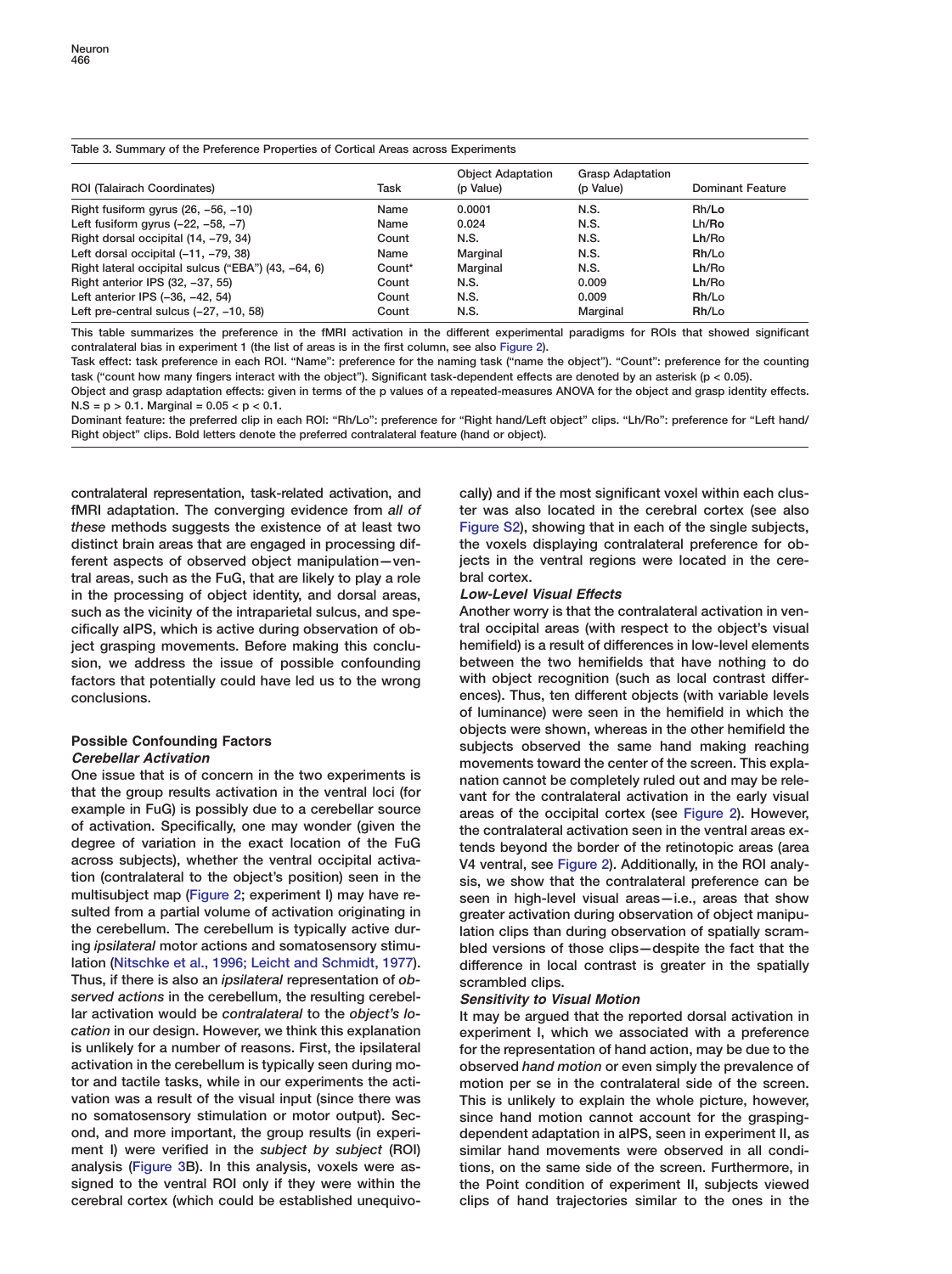**grasping conditions, which generated little fMRI activa- significant preference for the "count" task over the tion in the dorsal ROIs. Thus, the contralateral prefer- naming task, were located in the anterior part of the ence for the viewed hand action, seen in the dorsal IPS (−37, −44, 50 in the left hemisphere, and 35, −48, areas (such as aIPS) in experiment I, probably repre- 56 in the right). We therefore suggest that the activation sents preference for high-level visual components of in the counting task was more likely to be due to fothe scene, such as the grasping movement (i.e., hand- cused attention on the interaction between the graspobject interaction) rather than visual motion per se. ing hand and the grasped object, rather than counting**

### *The Hand as an Object* **per se. per se.**

**In experiment I, using the contralateral representation, we showed dissociation between the representation of Internal Representation of Observed the hand action (in the dorsal areas) and the objects (in Actions in aIPS the ventral ones). However, it may be claimed that the We show in this study that dorsal stream areas are contralateral preference for the inanimate objects (as absence of movement, or preparation for movement by opposed to the hand) in the ventral occipitotemporal the subjects.** areas? One possible explanation is that viewing human<br>body parts and inanimate objects generates distinct<br> $2001$  maintains that one recognizes action performed **body parts and inanimate objects generates distinct [2001](#page-13-0)) maintains that one recognizes action performed and spatially separate activation in the ventral occipital by others by generating an internal representation of cortex. Indeed, recently [Downing et al. \(2001\)](#page-12-0) have the observed action, as if one was executing the ob**shown that a cortical region in the right lateral occipito-<br>temporal cortex (termed "extrastriate body area" [EBA])<br>shows a greater response to images of body parts than<br>to inanimate objects. This may also be observed in o

ing task as well as during the counting task. Similarly, bilaterally, similar to that evoked by execution of grasp-<br>the contralateral *object* preference in the FuG can be seen during both object naming and the counting ta **sets of visual clips, under the two different tasks). These results indicate that the primary factor determin- The Nature of the Internal Representation in aIPS In experiment I, we have shown contralateral prefer- ing the pattern of activation is the nature of the visual input. Task-dependent modulation is clearly secondary ence in the aIPS with respect to the location of the** in its importance, although it does have a significant **effect (see also [Figures 3–5](#page-3-0)). Moreover, while Piazza et** jects viewed the right *hand* or was it because the (right) **al. emphasize the putative role of IPS in numerical judg- hand was mainly on the right** *side of the screen* **(or vi**ments, the foci of activation during performance of **such tasks is typically in the horizontal IPS (Talairach** *hand***, manipulating the objects, was located mainly on coordinates: X = −36, Y = −60, Z = 52 in the left hemi- the left** *side* **of the screen. Hence, the contralateral prefsphere and 28, −56, 52 in the right hemisphere). Our erence in the aIPS could be a result of two different foci of parietal activation (i.e., center of mass), showing frames of external action representation:**

active during observation of actions on objects, in the

to innimitate objects. This may also be observed in our et al., 1996; Fogass is tal., 2003). These neurons are relative by the all the activation in the all-<br>results (see [Figure 2\)](#page-2-0). We found a preference for the active du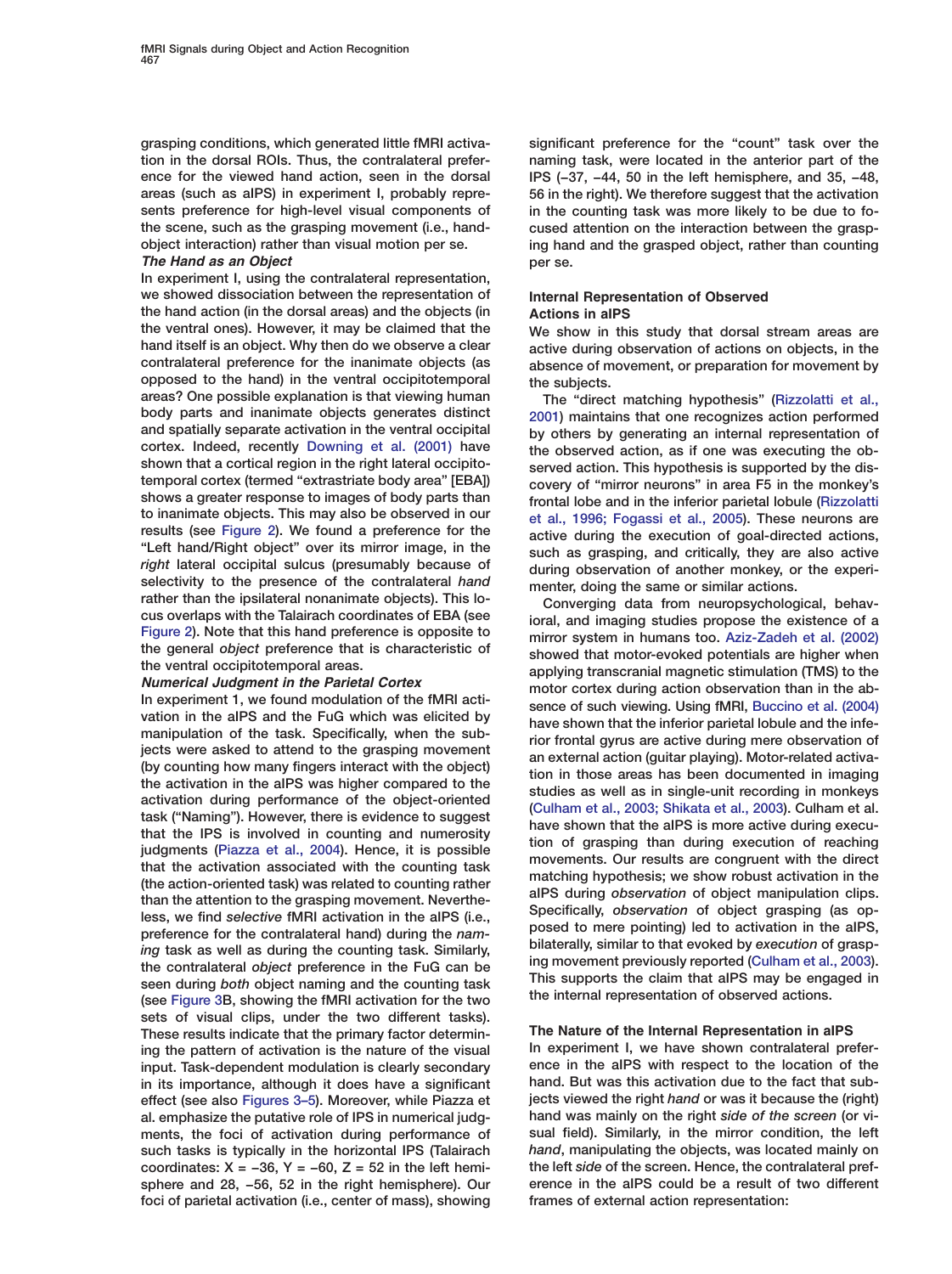- 
- made by others, an internal motor representation of ther explored. **this action is built automatically in our motor system. Taking this hypothesis one step further, it could be Conclusions possible that observation of** *right* **hand actions will In this study, we show direct evidence from three dif-**

**fact that in experiment I, although most of the hand tween motor and visual properties in the same loci of action was seen in one side of the screen, the interac- the parietal cortex support the visuomotor characteristion between the hand and the object usually took tics attributed to those areas and suggests that the paplace at the opposite side of the screen (in the object rietal cortex plays a role in visual recognition of actions side of the screen). Thus, it seems that the more rele- made by others. vant parameter governing the activation in aIPS may be the hand** *identity* **rather then its position in the visual Experimental Procedures** field. However, further research is needed in order to<br>identify the frame of external action representation in<br>the alPS.<br>visual deficits (6 women and 5 men, aged 25–45) participated in the

Until this point, we stressed the results supporting the **hypothesis of a functional dissociation between the MRI Acquisition ventral and dorsal streams during object and action re- The BOLD fMRI measurements were performed in a whole-body cognition. However, this is clearly a simplified view. The 1.5-T, Signa Horizon, LX8.25 General Electric scanner. The funcacting hand has to be identified in the ventral stream tional MRI protocols were based on a multislice gradient echo-plabefore its actions could be matched to an internal mo- nar imaging and a standard head coil. The functional data were** for program in the parietal lobe. Therefore, a complete<br>distinction between action and object recognition is<br>probably artificial. In fact, indications for convergence<br>of information regarding both object identity and the<br> **nature of the action can be seen in our study in the left (voxel size = 1 × 1 × 1 mm3) that were recorded after the second aIPS. In this ROI, we found contralateral representation experimental run. for the location of the hand in experiment I and grasp**based adaptation in experiment II. Nevertheless, this<br>
ROI displayed object-based adaptation as well. This re-<br>
sult is consistent with single-cell recordings in the mon-<br>
sult is consistent with single-cell recordings in **key's AIP showing neural discharge for the mere obser- tangent screen located inside the scanner in front of the subject. vation of graspable objects [\(Murata et al., 1997\)](#page-13-0). It Subjects viewed the screen through a tilted mirror. seems therefore that the representation of hand action** in the aIPS is not completely distinct from the represen-<br>
tation of the goal of the action—i.e., the object. Further-<br>
more, recent single-cell recordings in the monkey's in-<br>
ferior parietal lobule (IPL) suggest that, be **representation of hand actions and the manipulated footages of a right hand approaching from the right side of the objects, some neurons in IPL may even be involved in** screen, grasping and releasing an object (total time = 12 s). The the coding of the inferred intention of the observed ex. footages were taken using a set of 15 manmad **footages were taken using a set of 15 manmade graspable objects,**<br>such as different jars, cups, scissors, etc. Six to ten footages were

**the two processes is through analysis of the activation "Left hand/Right object" clips were generated by a "flip horizontal" in intermediate regions along the pathways, such as the operation on the "Right hand/Left object" footages. In all of the**

**1. Contralateral** *visual field* **representation: Activation is lateral occipital sulcus and the dorsal occipital regions due to contralateral preference for the hand action (i.e., dorsal BA 19). For example, in experiment I, we in terms of its** *retinotopic* **location (for example, acti- found contralateral representation of the** *hand action* **in vation in the** *right* **hemisphere when the hand is seen the lateral occipital sulcus and in dorsal occipital loci. on the** *left* **side of the** *screen***). Such a representation Even so, in experiment II, we found indications for** *ob***in the parietal cortex is supported by various neuro-** *ject***-based adaptation in the same ROIs [\(Figures 7 and](#page-7-0) physiological studies in monkeys [\(Mountcastle et](#page-13-0) [8](#page-7-0); Figure S1). This convergence of effects may underlie [al., 1981\)](#page-13-0). dorsal-ventral integration processes, such as those 2. Internal motor representation: The "direct matching seen in the superior temporal cortex (for review, see hypothesis" claims that when we observe action [Karnath, 2001\)](#page-13-0); however, this speculation should be fur-**

**induce higher activation in the** *left* **hemisphere, and ferent methodologies for an overall functional dissociobservation of left hand actions will induce higher ation between the representation of viewed hand acactivation in the right motor system of the observer, tions and objects in dorsal and ventral visual areas,** *irrespective the location of the observed actions in* **respectively. The results suggest that, in addition to the** *the visual field***. well established involvement of the dorsal system (and specifically the aIPS) in action planning and execution; Support for the latter hypothesis can be seen in the it is involved in action recognition. The congruency be-**

**present experiments. The Tel-Aviv Sourasky Medical Center Ethics Segregation and Integration of Visual Information** Committee approved the experimental procedure. Written informed<br>
Until this point, we stressed the results supporting the consent was obtained from each subject.

images were superimposed on T1-weighted 3D SPGR images

**object"** clips were composed of ten 900-1500 ms black and white perimenter [\(Fogassi et al., 2005\)](#page-12-0).<br>Another approach to investigate the confluence of<br>Another approach to investigate the confluence of Each clip was composed of ten footages of different objects. The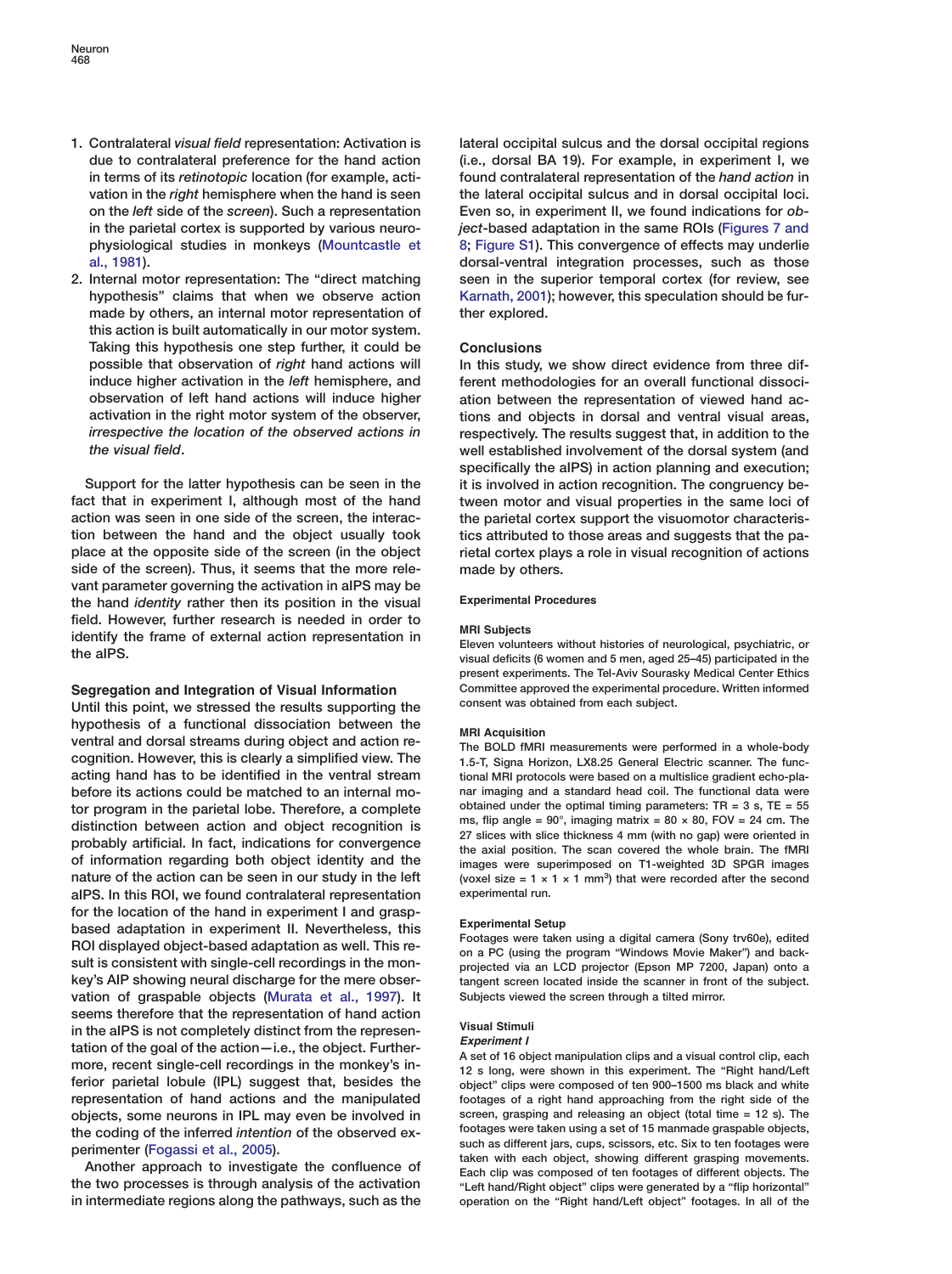**ments. The same two sets of clips were shown twice: once while using a grow-region function, the smooth covering of a sphere the subjects performed an object-oriented task, covertly naming around the segmented region, and the expansion of the reconthe objects ("Name"), and once during performance of an action structed white matter into the gray matter. The surface was then oriented task, covertly counting how many fingers interact with the unfolded, cut along the calcarine sulcus, and flattened. object ("Count").**

**In the control "scramble" condition, a 12 s object manipulation clip was decomposed to frames (24 frames a second), every frame Supplemental Data** was spatially scrambled (36 x 24 fragments in each frame, ensuring **The Supplemental Data for this article can be found online at [http://](http://www.neuron.org/cgi/content/full/47/3/457/DC1/)**<br>that the hand and the objects could no longer be identified), and www.peurop.org/co **then the frames were recomposed to a 12 s clip. A fixation point appeared in the middle of the screen throughout the experiment. Acknowledgments The images in all clips subtended 22 × 22 degrees.**

**ferent objects (DoSg), and finally, (4) different grasping of different objects (DoDg). The fifth condition was composed of ten identical pointing movements toward the same object (termed Pointing). As Received: February 2, 2005 in experiment I, a fixation point appeared in the middle of the Revised: May 16, 2005 screen throughout the experiment. Accepted: June 29, 2005** 

**The experiments were carried out using a block design format. Five blocks were interleaved and were repeated four times with different References stimuli in a counterbalanced manner. Each block lasted 12 s and was followed by a rest period of 9 s, in which the subjects main- Aglioti, S., DeSouza, J.F., and Goodale, M.A. (1995). Size-contrast tained fixation on a blank screen. The first and last rest periods illusions deceive the eye but not the hand. Curr. Biol.** *5***, 679–685.** were longer (27 and 15 s, respectively). In experiment i, visual in-<br>structions concerning the next epoch were shown for 500 ms at<br>tructions concerning the next experiment to verify trained before<br>the experiment to verify **Boynton, G.M., Engel, S.A., Glover, G.H., and Heeger, D.J. (1996). respond to the instructions properly.**

on two-dimensional anatomical images and incorporated into the<br>
three-dimensional data sets through trilinear interpolation. Before<br>
statistical analysis, raw data were examined for motion and signal<br>
artifacts. Head motio **order to remove drifts and to improve the signal-to-noise ratio. The Downing, P.E., Jiang, Y., Shuman, M., and Kanwisher, N. (2001). A complete data set was transformed into Talairach space, Z-normal- cortical area selective for visual processing of the human body. Science** *293***, 2470–2473. ized, and concatenated. General linear model (GLM) approach was used to generate statistical parametric maps; the hemodynamic Fogassi, L., Ferrari, P.F., Gesierich, B., Rozzi, S., Chersi, F., and ton et al., 1996). Significance levels were calculated, taking into tion understanding. Science** *308***, 662–667.**

account the probability of a false detection for any given cluster<br>
(Forman, S.D., Cohen, J.D., Fitzgerald, M., Eddy, W.F., Mintun, M.A.,<br>
by B. Douglas Ward, a software module in Cox [1996]).<br>
The activation time course o **each subject and then averaged across subjects. Paired two-tailed Goodale, M.A., and Milner, D. (1992). Separate visual pathways for t test was applied in order to show significant differences between perception and action. Trends Neurosci.** *15***, 20–25. the conditions. Voxels were identified as being in the Fusiform Gy- Goodale, M.A., Meenan, J.P., Bulthoff, H.H., Nicolle, D.A., Murphy, markers—the fusiform gyrus in the ventral stream and the anterior sual analysis of object shape in perception and prehension. Curr. part of the intraparietal sulcus in the dorsal stream, respectively. Biol.** *4*, **604–610. Across-subjects statistical parametric maps** (Figures 2, 4, and 7) **Crill Spectar K** 

Across-subjects statistical parametric maps [\(Figures 2, 4, and 7\)](#page-2-0)<br>
were calculated using hierarchical random-effects model analysis<br>
(Friston et al., 1999). The retinotopic borders displayed on the Ta-<br>
larach-hormanized b **James, T.W., Humphrey, G.K., Gati, J.S., Menon, R.S., and Goodale, technique [\(Sereno et al., 1995\)](#page-13-0) in one of the subjects (subject #1).** The approximate retinotopic borders were assessed using the M.A. (2002). Differential effects of viewpoint on object-driven activities were assessed using the vation in dorsal and ventral streams. Neuron 35, 793-801. phase information. The statistical parametric maps were overlaid on a cortical surface map of a representative subject (#1). The sur-<br>
James, T.W., Culham, J., Humphrey, G.K., Milner, A.D., and Good-

<span id="page-12-0"></span>**clips, the objects did not move throughout the grasping move- scan. The procedure included segmentation of the white matter**

**that the hand and the objects could no longer be identified), and [www.neuron.org/cgi/content/full/47/3/457/DC1/](http://www.neuron.org/cgi/content/full/47/3/457/DC1/).**

Experiment II<br>
The visual stimuli were composed of the same "Right hand/Left"<br>
object" footages used in experiment I. Each clip was composed of<br>
ten footages, showing either (1) the same footage repeatedly,<br>
termed "Same o

*Experimental Paradigm* **Published: August 3, 2005**

**Linear systems analysis of functional magnetic resonance imaging in human V1. J. Neurosci.** *16***, 4207–4221.**

Data Analysis<br>
Data analysis was performed using the BrainVoyager 4.96 and<br>
BrainVoyager Gx software package (Brain Innovation, Maastricht, and Rizzolatti, G. (2004). Neural circuits underlying imitation learn-<br>
The Nether

Rizzolatti, G. (2005). Parietal lobe: from action organization to inten-

K.J., and Racicot, C.I. (1994). Separate neural pathways for the vi-

**face maps were reconstructed from the T1-weighted 3D SPGR ale, M.A. (2003). Ventral occipital lesions impair object recognition**